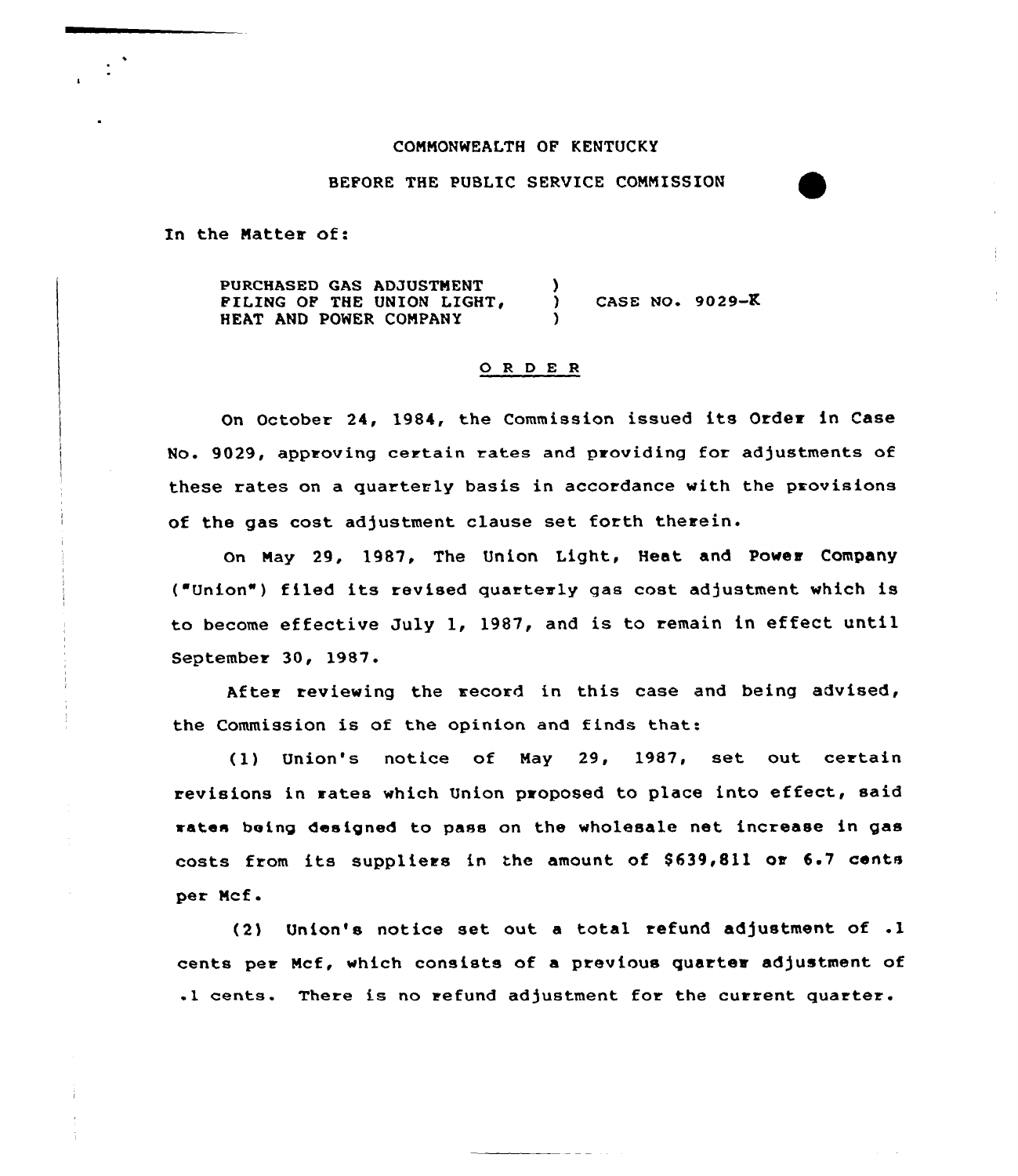{3) Union's notice set out a total actual adjustment of 9.2 cents per Mcf to compensate for previous under-recovery of gas cost by the company through the operation of its gas cost recovery procedure.

(4) Union's notice set out a total balance adjustment of (1-6) cents per Ncf to reconcile previous actual, refund and balance adjustments.

{5) Union's gas cost recovery rate for exempt customers in the amount of 83.413 per Mcf is an increase of 5.6 cents per Mcf from the previously authorized rate; Union actually experienced a decrease in expected gas cost, but because sales for the test year used for this filing were decreased, the expected gas cost component was higher. The increase represents the combined effect of the supplier, actual and balancing adjustments.

{6) Union's adjustment in rates set out in the Appendix to this Order is fair, just and reasonable and in the public interest and should be effective with bills rendered on and after July 1, 19B7, or as soon as practicable thereafter.

IT IS THEREFORE ORDERED that:

(1) The rates in the Appendix to this Order be and they hereby are authorized effective with bills rendered on and after July 1, 1987, or as soon as practicable thereafter.

(2) The gas cost recovery rate for exempt customers shall be \$3.413 per Mcf.

(3) Within 30 days of the date of this Order Union shall file with this Commission its revised tariffs setting out the rates and charges authorized herein.

 $-2-$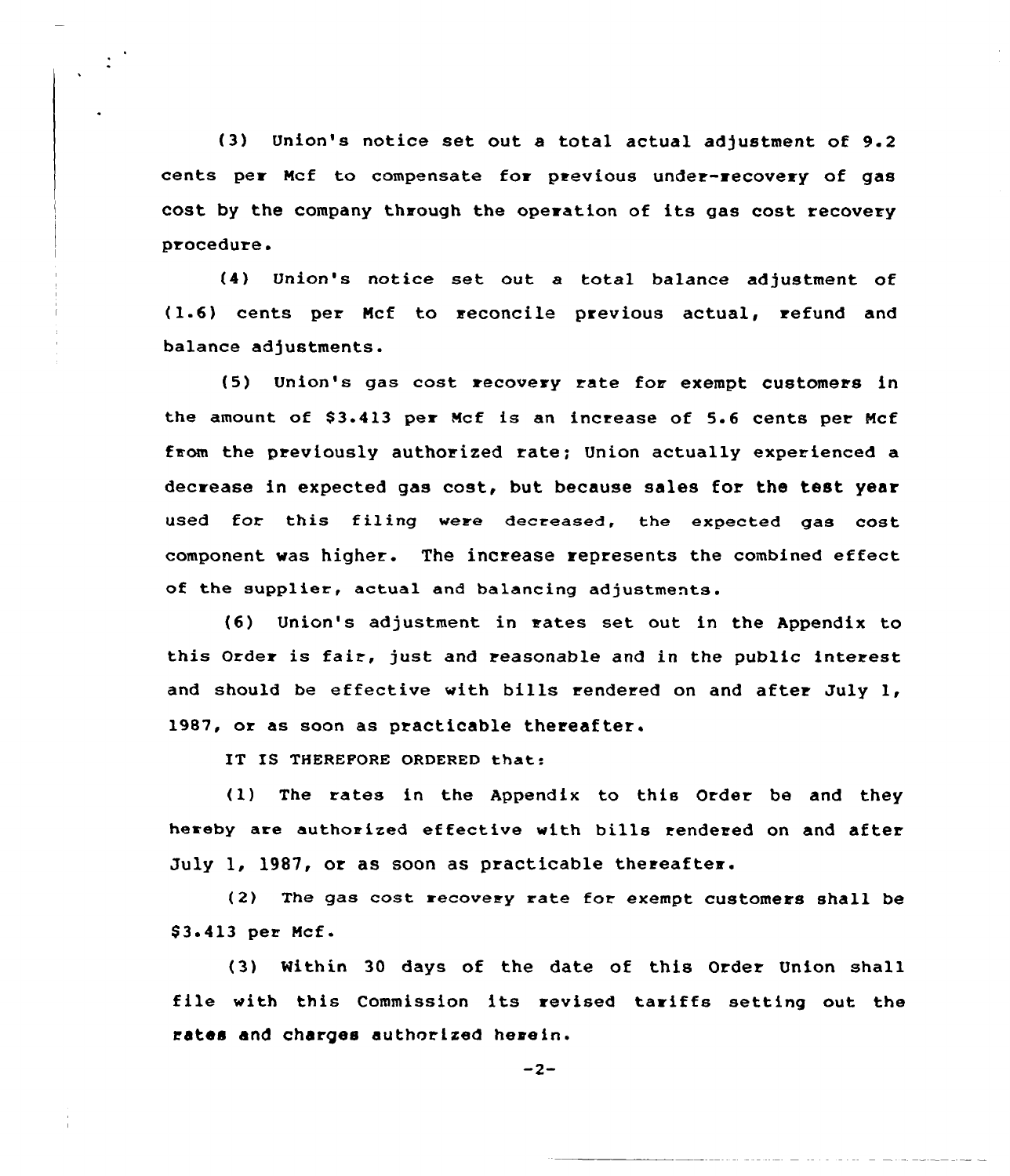Done at Frankfort, Kentucky, this 17th day of June, 1987.

PUBLIC SERVICE COMMISSION

 $\frac{1}{4}$  $\bar{\epsilon}$ 

feman rman Vice Chairman

Williams, L ssibner

ATTEST.

Executive Director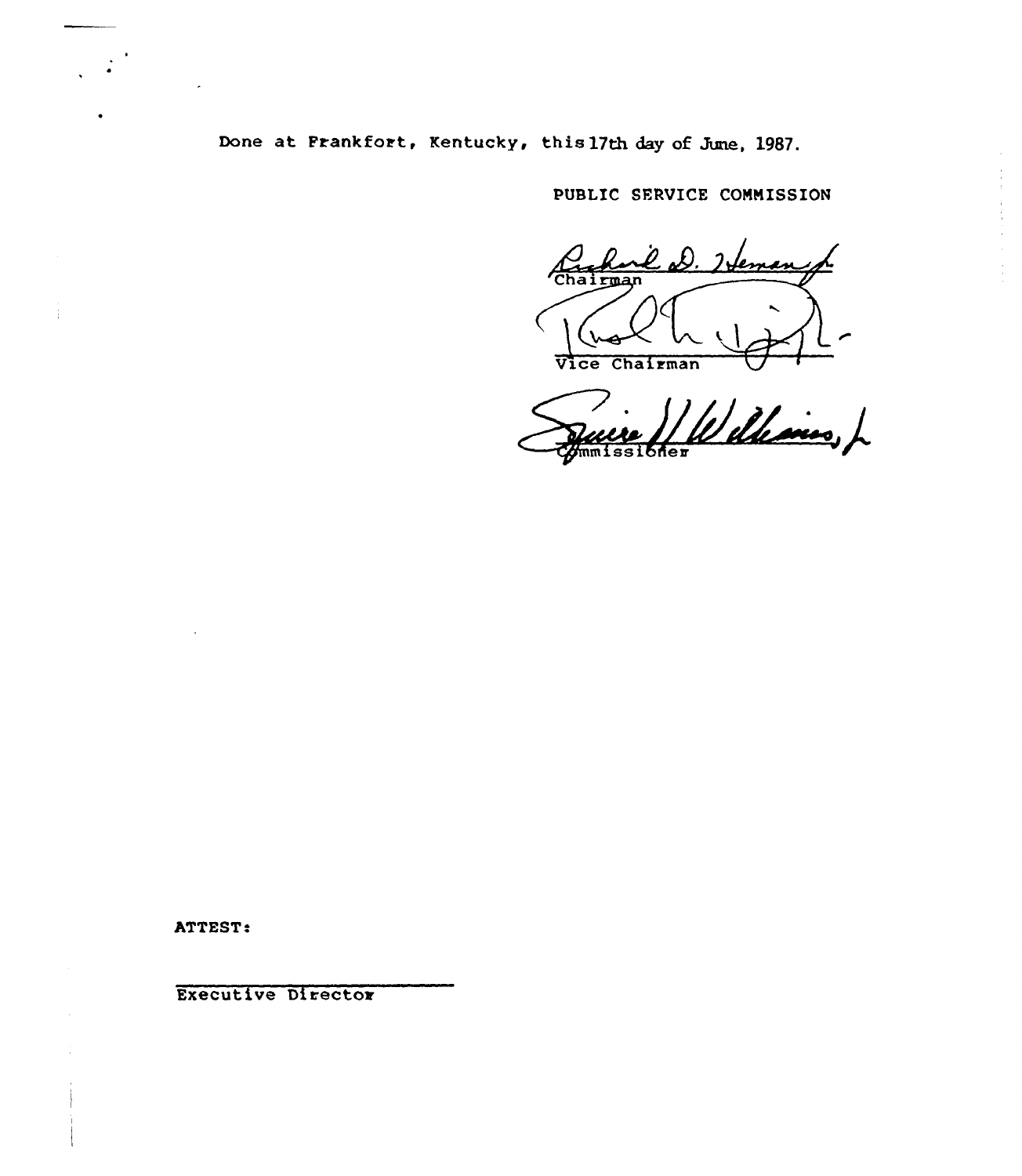APPENDIX TO AN ORDER OF THE PUBLIC SERVICE COMMISSION IN CASE NO- 9029-K DATED 6/17/87

The following rates and charges are prescribed for the customers served by Union Light, Heat and Power Company. All other rates and charges not specifically mentioned herein shall remain the same as those in effect under authority of this Commission prior to the date of this Order.

> RATE GS GENERAL SERVICE

| Customer Charge per month: |        |
|----------------------------|--------|
| Residential Service        | \$4.50 |
| Non-Residential Service    | \$6.00 |

|      | Gas        |       |
|------|------------|-------|
| Base | Cost       | Total |
| Rate | Adjustment | Rate  |

All Gas Used 14.49¢ plus 34.13¢ equals 48.62¢ per 100 cu. ft.

Minimum Silli The minimum monthly charge shall be the customer charge as stated above.

 $\sim$   $\sim$ 

The "Gas Cost Adjustment" as shown above, is an adjustment per 100 cubic feet determined in accordance with the "Gas Cost Adjustment Clause" set forth on Sheet No. 19 of this tariff.

RATE F

Special Contract - Firm Use

|             | <b>SOB</b> |       |
|-------------|------------|-------|
| <b>Base</b> | Cost.      | Total |
| <b>Rate</b> | Adjustment | Rate  |

All Gas Used  $7.97f$  plus  $34.13f$  equals  $42.10f$  per 100 cu. ft.